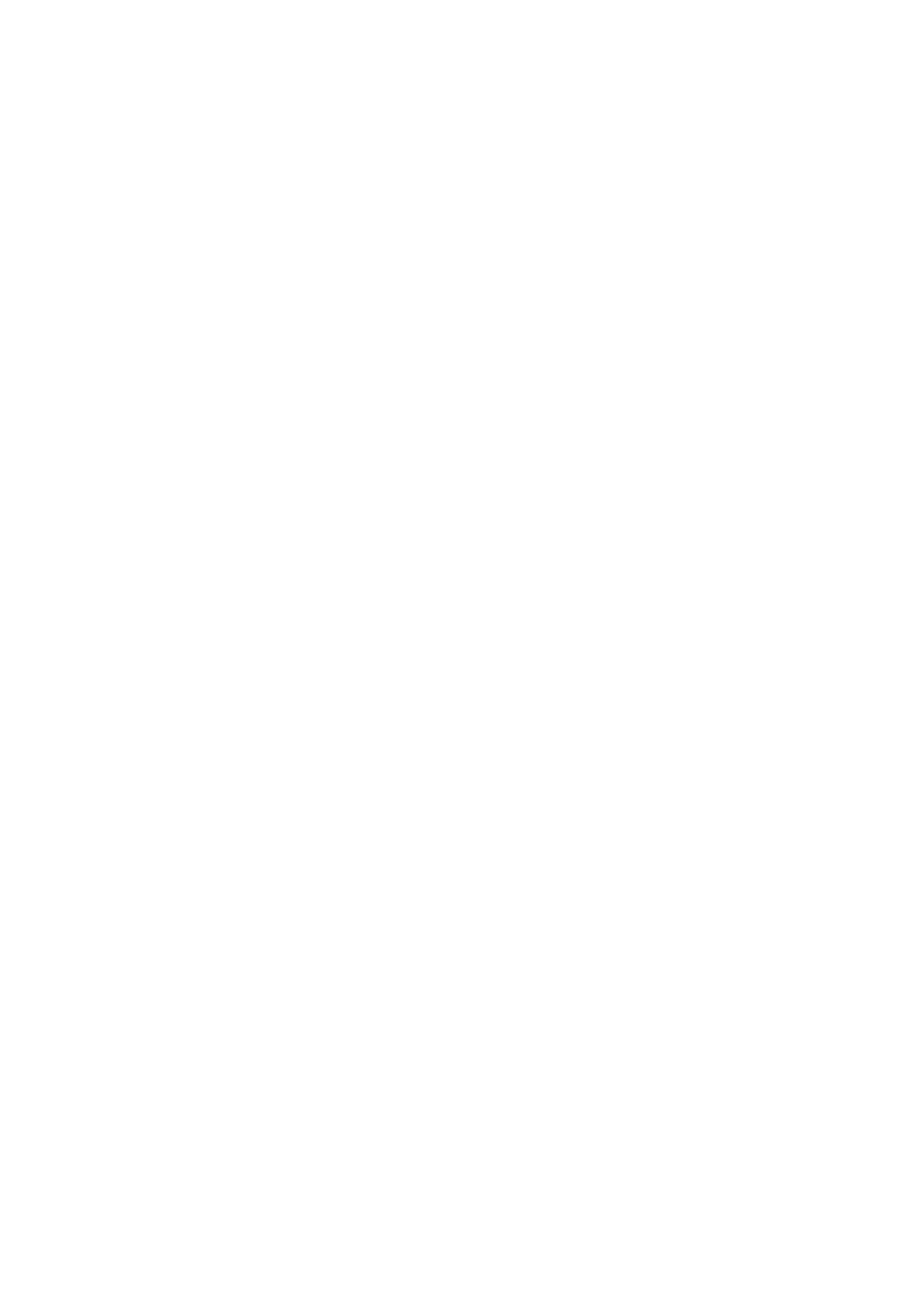## **Bilateral Comparison of 10 V Standards between the NML (Ireland) and the BIPM, April to June 2006 (part of the ongoing BIPM key comparison BIPM.EM-K11.b)**

by O. Power\*\*, D. Reymann\* and T. J. Witt\*

\*Bureau International des Poids et Mesures, F-92312 Sèvres Cedex

\*\* National Metrology Laboratory, Glasnevin, Dublin 9, Ireland

As a part of the ongoing BIPM key comparison BIPM.EM-K11b, a comparison of the 10 V voltage reference standards of the BIPM and the National Metrology Laboratory (NML), Dublin, Ireland, was carried out from April to June 2006. Two BIPM 732B Zener diode-based travelling standards, BIPM\_C and BIPM\_D, were transported by freight. The NML measurements were carried out by comparison with the mean of the NML voltage standard. The BIPM measurements of the travelling standards were carried out by direct comparison with the Josephson effect standard. Results of all measurements were corrected for the dependence of the output voltages on ambient temperature and pressure.

Figure 1 shows the measured values obtained for the two standards by the two laboratories. The BIPM values and uncertainties, and those of the NML are calculated for the reference date from linear least-squares fits to all data from each laboratory.

Table 1 lists the results of the comparison and the component uncertainty contributions for the comparison NML/BIPM. Experience has shown that flicker or 1/*f* noise dominates the stability characteristics of Zener-diode standards and it is not appropriate to use the standard deviation divided by the square root of the number of observations to characterize the dispersion of measured values. For the present standards, the relative value of the flicker floor voltage is about 1 part in  $10^8$ .

In estimating the uncertainty we have calculated the *a priori* uncertainty based on all known uncorrelated sources except that associated with the stability of the standards when transported. We compare this with the *a posteriori* uncertainty estimated by the standard deviation of the mean of the results from the two travelling standards. With only two travelling standards, the uncertainty of the standard deviation of the mean is comparable to the value of the standard deviation of the mean itself. If the *a posteriori* uncertainty is significantly different from the *a priori* uncertainty, we assume that a standard has changed in an unusual way and we use the larger of these two estimates in calculating the final uncertainty.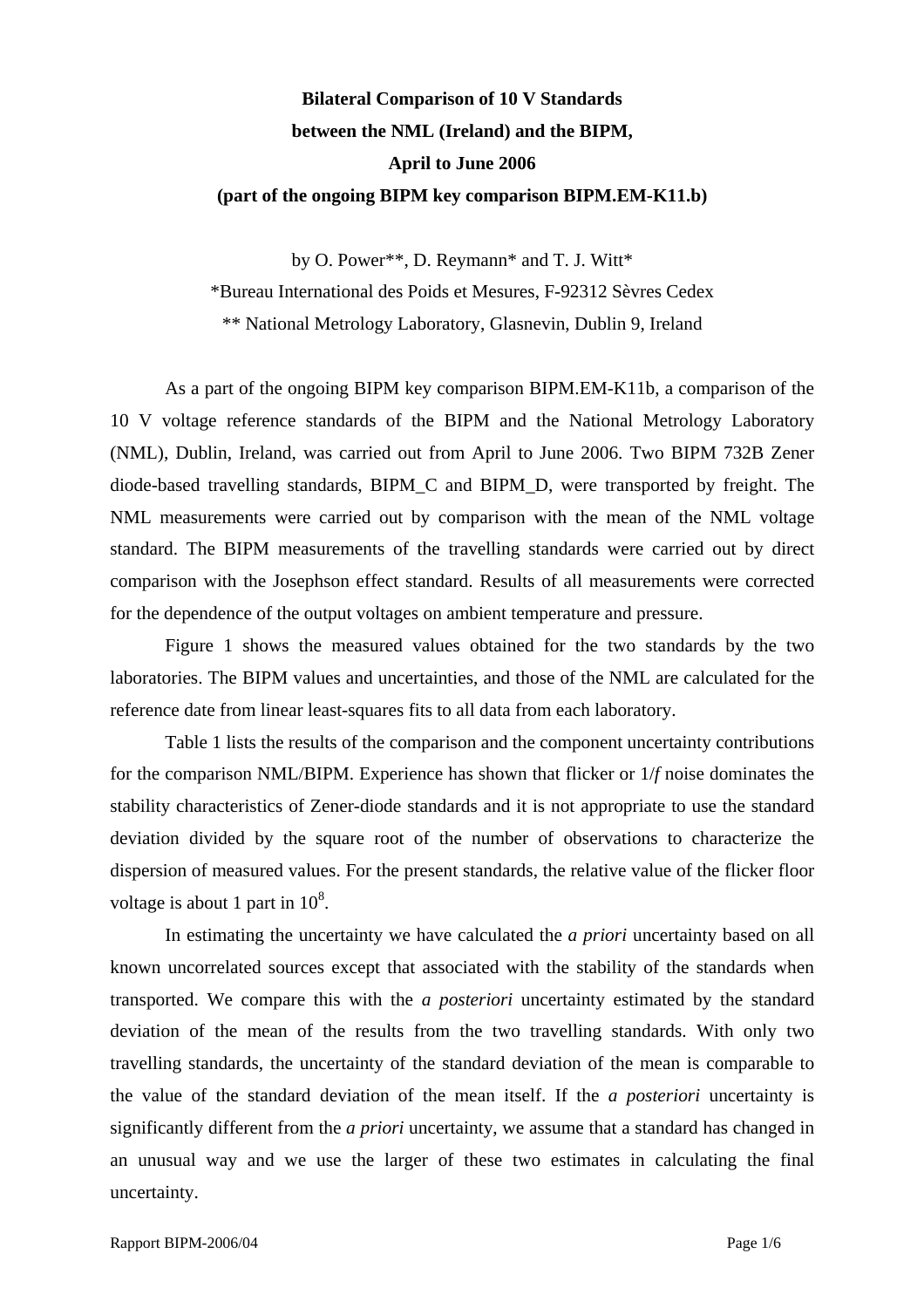In Table 1, the following elements are listed:

(1) the predicted value  $U_{NML}$  of each Zener, computed using a linear least squares fit to all of the data from the NML and referenced to the mean date of the NML's measurements;

(2) the Type A uncertainty due to the instability of the Zener, computed as the standard uncertainty of the value predicted by the linear drift model, or as an estimate of the 1/*f* noise voltage level;

(3) the uncertainty component arising from the measuring equipment of the NML: this uncertainty is completely correlated between the different Zeners used for a comparison<sup>[[1\]](#page-3-0)</sup>;

(4-6) the corresponding quantities for the BIPM referenced to the mean date of the NML's measurements;

(7) the uncertainty due to the combined effects of the uncertainties of the pressure and temperature coefficients and to the difference of the mean pressures and temperatures in the participating laboratories; although the same equipment is used to measure the coefficients for all Zeners, the uncertainty is dominated by the Type A uncertainty of each Zener, so that the final uncertainty can be considered as uncorrelated among the different Zeners used in a comparison;

(8) the difference  $(U_{NML} - U_{BIPM})$  for each Zener, and (9) the uncorrelated part of the uncertainty;

(10) the result of the comparison, which is the weighted mean of the differences of the calibration results for the different standards, using as weights the reciprocal of the square of the uncorrelated part of the uncertainty components for each travelling standard;

(11 and 12) the uncertainty of the transfer, estimated by the following two methods:

(11) the *a priori* uncertainty, which is the standard deviation of the mean value of the results, from the different Zeners, counting only the uncorrelated uncertainties of the individual results;

(12) the *a posteriori* uncertainty, which is the standard deviation of the mean of the different results;

(13) the correlated part of the uncertainty;

and

 $\overline{a}$ 

(14) the total uncertainty of the comparison, which is the root sum square of the correlated part of the uncertainty and of the larger of (11) and (12).

<span id="page-3-0"></span><sup>[1.]</sup> At 10 V, there is a high degree of correlation between these input quantities and we can assume a correlation coefficient of unity without significantly affecting the standard uncertainty of the result of this comparison.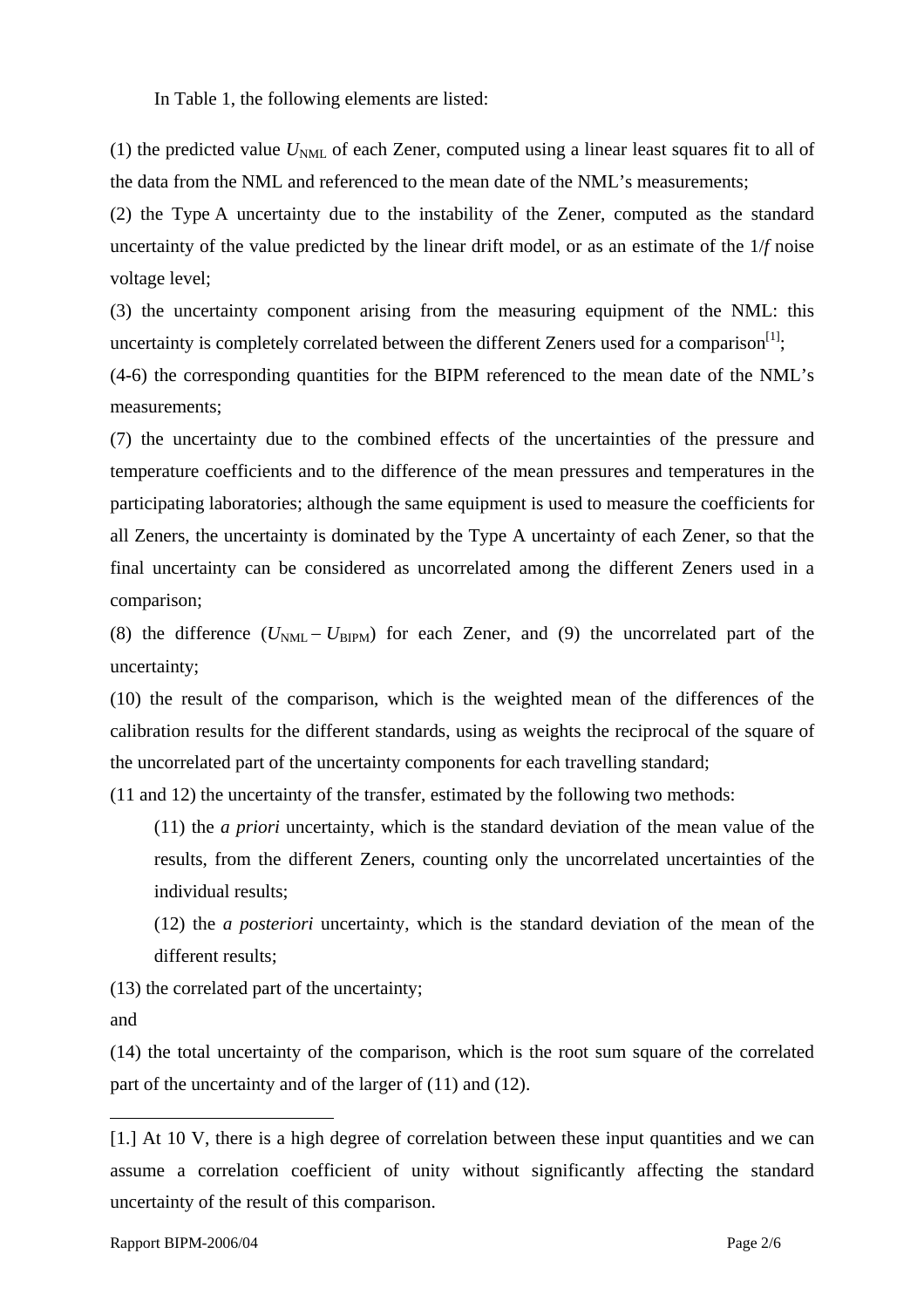Table 2 summarizes the uncertainties due to the BIPM measuring equipment.

Table 3 lists the uncertainties of maintenance and measuring equipment at the NML.

The final result of the comparison is presented as the difference between the value assigned to a 10 V standard by the NML, at the NML,  $U_{NML}$ , and that assigned by the BIPM, at the BIPM,  $U_{\text{BIPM}}$ , which for the reference date is

$$
U_{\text{NML}} - U_{\text{BIPM}} = 0.87 \text{ }\mu\text{V};
$$
  $u_c = 1.40 \text{ }\mu\text{V on } 2006/05/27,$ 

where  $u_c$  is the combined Type A and Type B standard uncertainty from both laboratories, that is the standard uncertainty associated with the measured difference.

This is a satisfactory result. The differences between the values assigned to both traveling standards by the two laboratories are well within the standard uncertainties associated with these differences.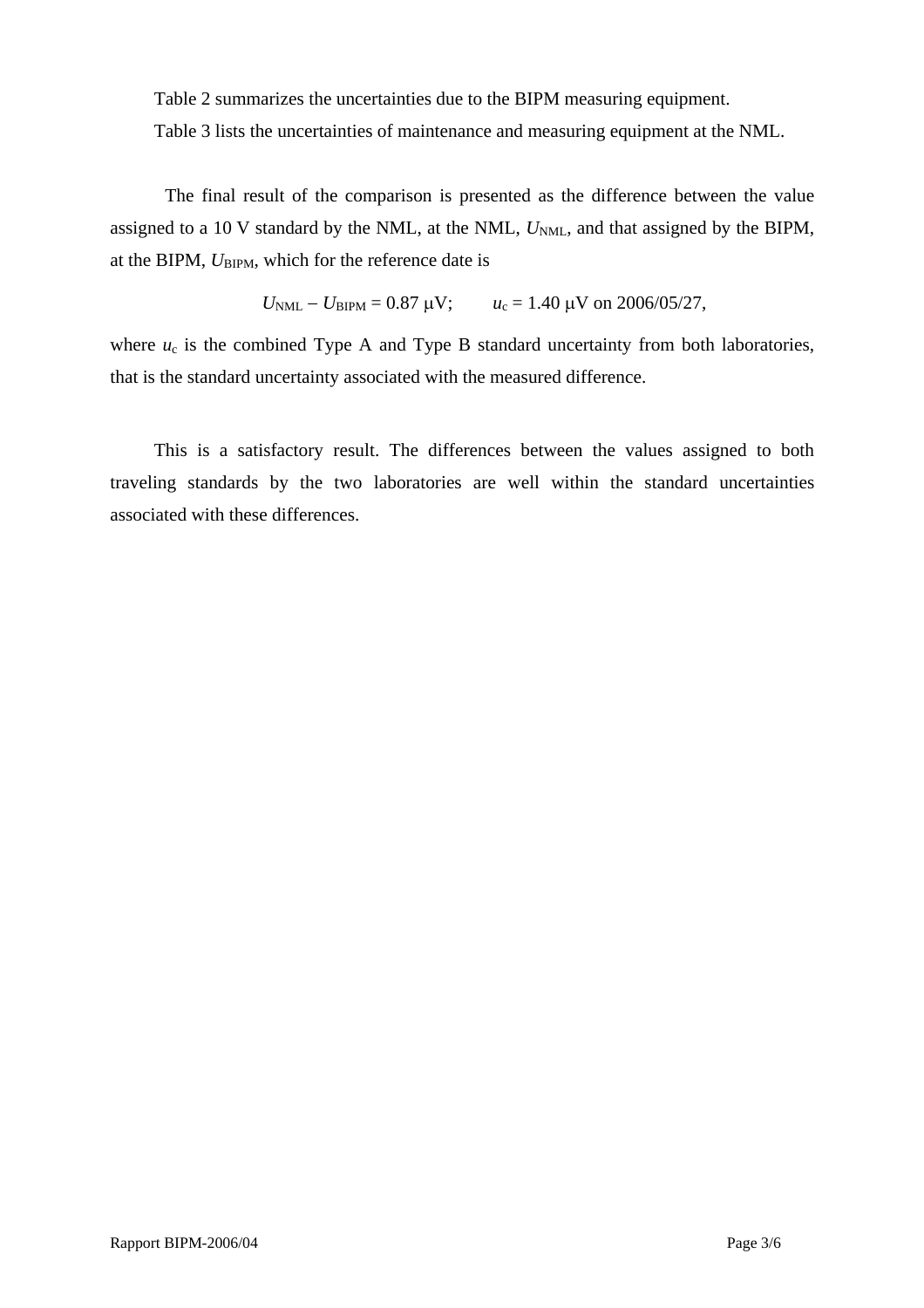

Figure 1. Voltage of BIPM\_C (ZC) and BIPM\_D (ZD) at 10 V, referred to an arbitrary origin, as a function of time, with linear least-squares fit to the measurements of the BIPM.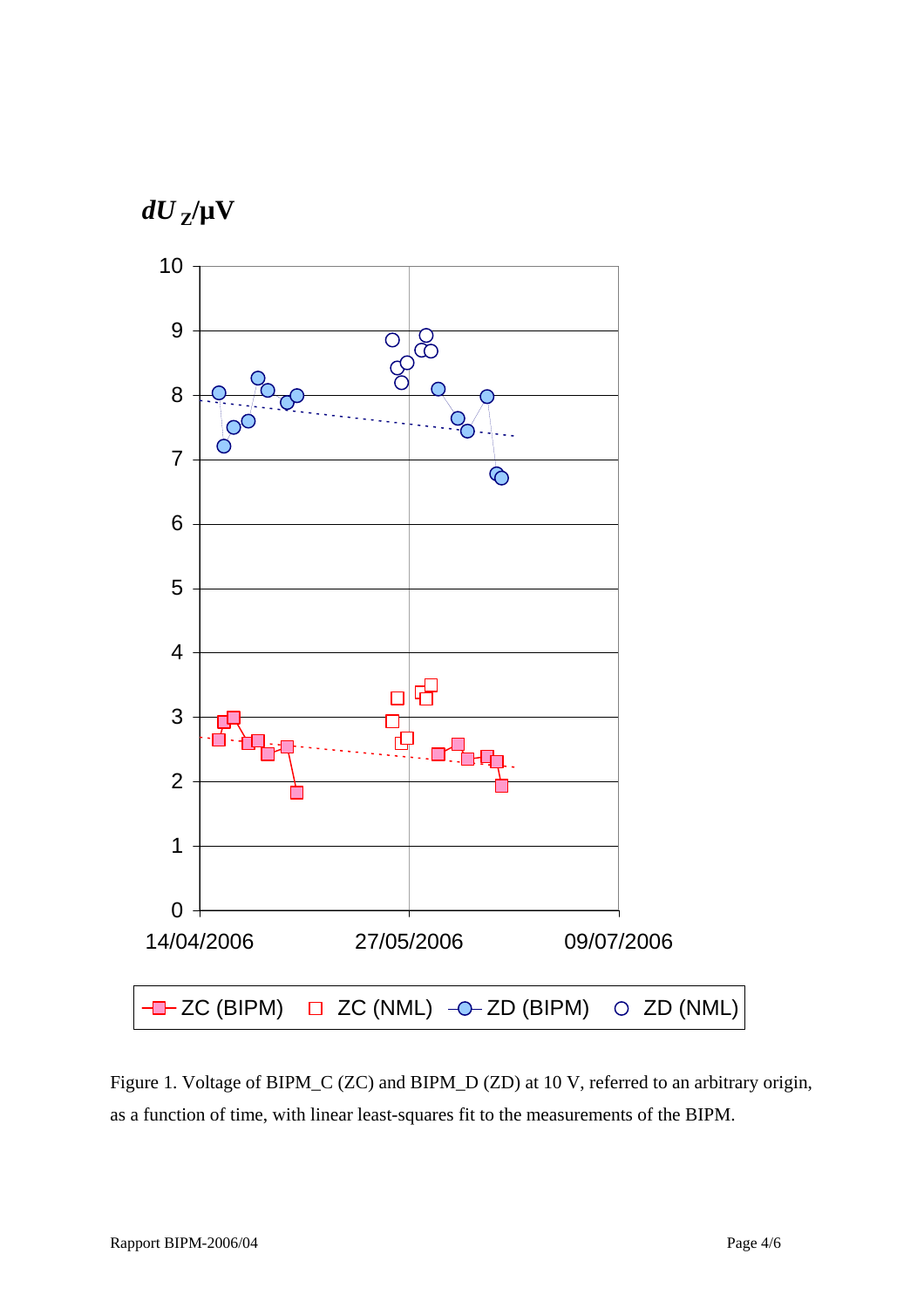Table 1. Results of the NML(Ireland)/BIPM bilateral comparison of 10 V standards using two Zener travelling standards: reference date 27 May 2006. Uncertainties are  $1\sigma$  estimates. The uncorrelated uncertainty is  $w = [r^2 + t^2 + v^2]^{1/2}$ , the expected transfer uncertainty is  $x = [w_8^{-2} + w_9^{-2}]^{-1/2}$ , and the correlated uncertainty is  $y = [s^2 + u^2]^{1/2}$ .

|                |                                                              | <b>BIPM_C</b> | <b>BIPM_D</b>               |               |
|----------------|--------------------------------------------------------------|---------------|-----------------------------|---------------|
| $\mathbf{1}$   | <i>NML</i> ( <i>Ireland</i> ) $(U_Z - 10V)/\mu V$            | $-41.91$      | $-41.39$                    |               |
| $\overline{2}$ | type-A uncertainty/ $\mu$ V                                  | 0.12          | 0.10                        | r             |
| 3              | equipment uncertainty/ $\mu$ V                               |               | 1.39<br>S                   |               |
| $\overline{4}$ | <b>BIPM</b><br>$(U_{Z} - 10V)/\mu V$                         | $-42.63$      | $-42.46$                    |               |
| 5              | type-A uncertainty/ $\mu$ V                                  | 0.10          | 0.14                        | t             |
| 6              | equipment uncertainty/ $\mu$ V                               |               | 0.01<br>$\boldsymbol{u}$    |               |
| 7              | pressure and temperature<br>corrections uncertainty/ $\mu$ V | 0.02          | 0.02                        | $\mathcal{V}$ |
| 8              | $(U_{Z>NML}-U_{Z-BIPM})/\mu V$                               | 0.72          | 1.06                        |               |
| 9              | uncorrelated uncertainty/ $\mu$ V                            | 0.15          | 0.17                        | w             |
| 10             | $\langle U_{\rm NML} - U_{\rm BIPM} \rangle / \mu V$         |               | 0.87                        |               |
| 11             | expected transfer uncertainty/ $\mu$ V                       |               | $\boldsymbol{\chi}$<br>0.12 |               |
| 12             | $s_M$ of difference for two Zeners/ $\mu$ V                  |               | 0.17                        |               |
| 13             | correlated uncertainty/ $\mu$ V                              |               | 1.39<br>y                   |               |
| 14             | comparison total uncertainty/ $\mu$ V                        | 1.40          |                             |               |
|                |                                                              |               |                             |               |